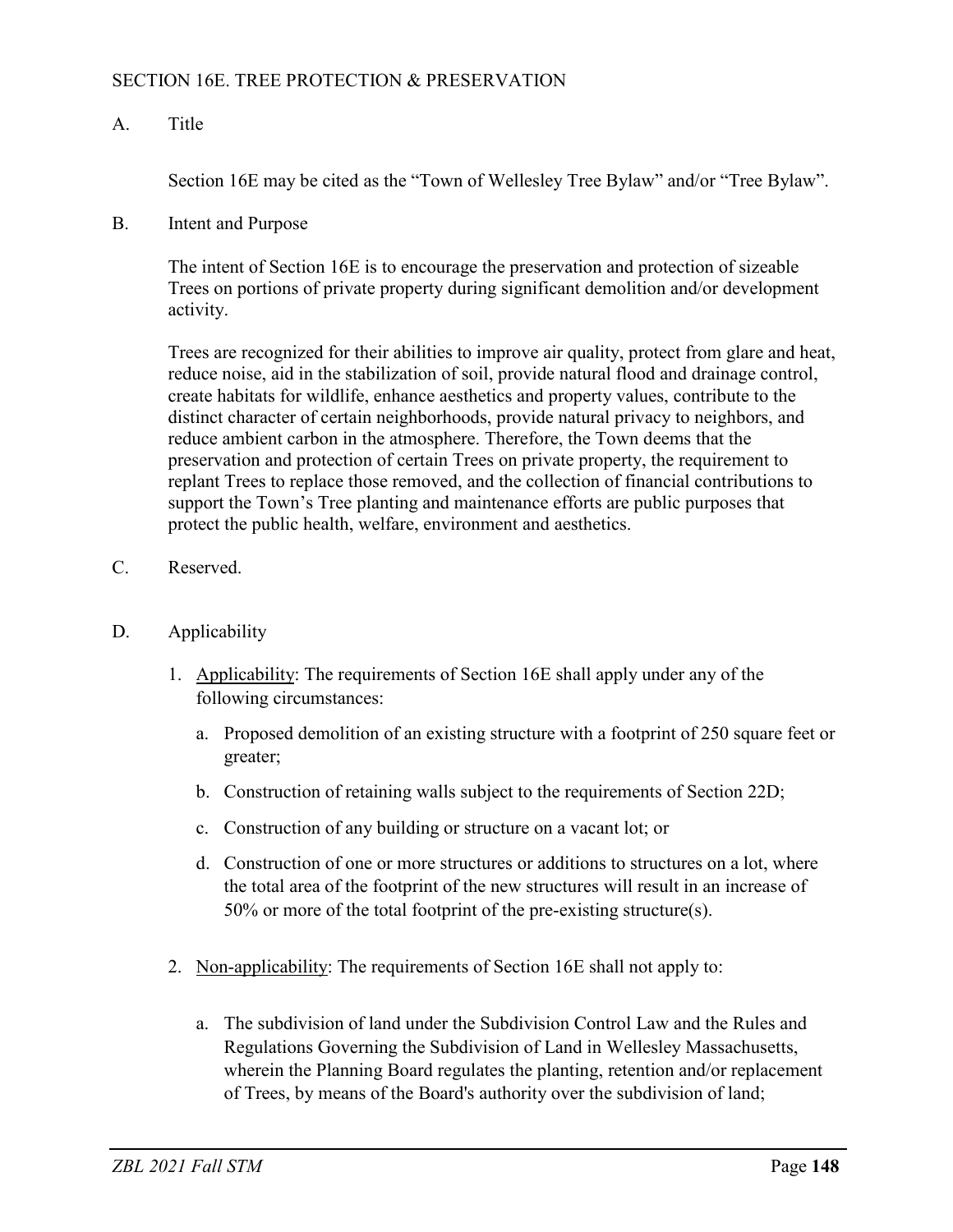- b. Construction subject to Large House Review, wherein the Planning Board regulates the planting, retention and/or replacement of Trees located on private residential land;
- c. Those areas of property under the jurisdiction of the Wetlands Protection Act (Chapter 131 and 310 CMR), wherein the Wetlands Protection Committee regulates the retention and/or replacement of Trees located on private land. Protected Trees located outside areas under the jurisdiction of the Wetlands Protection Committee shall be subject to Section 16E;
- d. Town-owned public Trees, including Trees that are considered to be Public Shade Trees pursuant to M.G.L. Chapter 87, which are protected by the Natural Resources Commission acting as the Town's Tree Warden; and
- e. Emergency projects necessary for public safety, health and welfare as determined by the Inspector of Buildings.
- 3. Existing Encroachments: For the purposes of interpreting, administering, and enforcing Section 16E and Section 17, an existing structure shall not be considered to be a nonconforming structure solely because the structure, or a portion of the structure, is located within the CRZ and/or Drip-Line of an existing Protected Tree. The reconstruction of demolished structures or portions of structures within the previously encroached area of the CRZ and/or Drip-Line shall be prohibited, except when consistent with the requirements of Section 16E.
- E. Town of Wellesley Tree Bank Fund

Any contributions collected per Section 16E.F.2.b.ii. shall be deposited in the Tree Bank Fund.

- F. Protected Trees
	- 1. Scope.

Demolition and/or construction activity (as identified under Section16E.D.1.) on a property on which a Protected Tree is located is prohibited unless required Tree protection and/or mitigation measures will be taken as set forth in this subsection.

- 2. Tree Protection & Mitigation:
	- a. Protection: Each Protected Tree to be retained on property planned for demolition and/or construction activity shall be protected by the establishment of a Tree Save Area. The Tree Save Area shall be delineated within the submitted Tree Protection & Mitigation Plan, shall be installed prior to the issuance of applicable permits, and shall remain in place until work is completed on the property. Any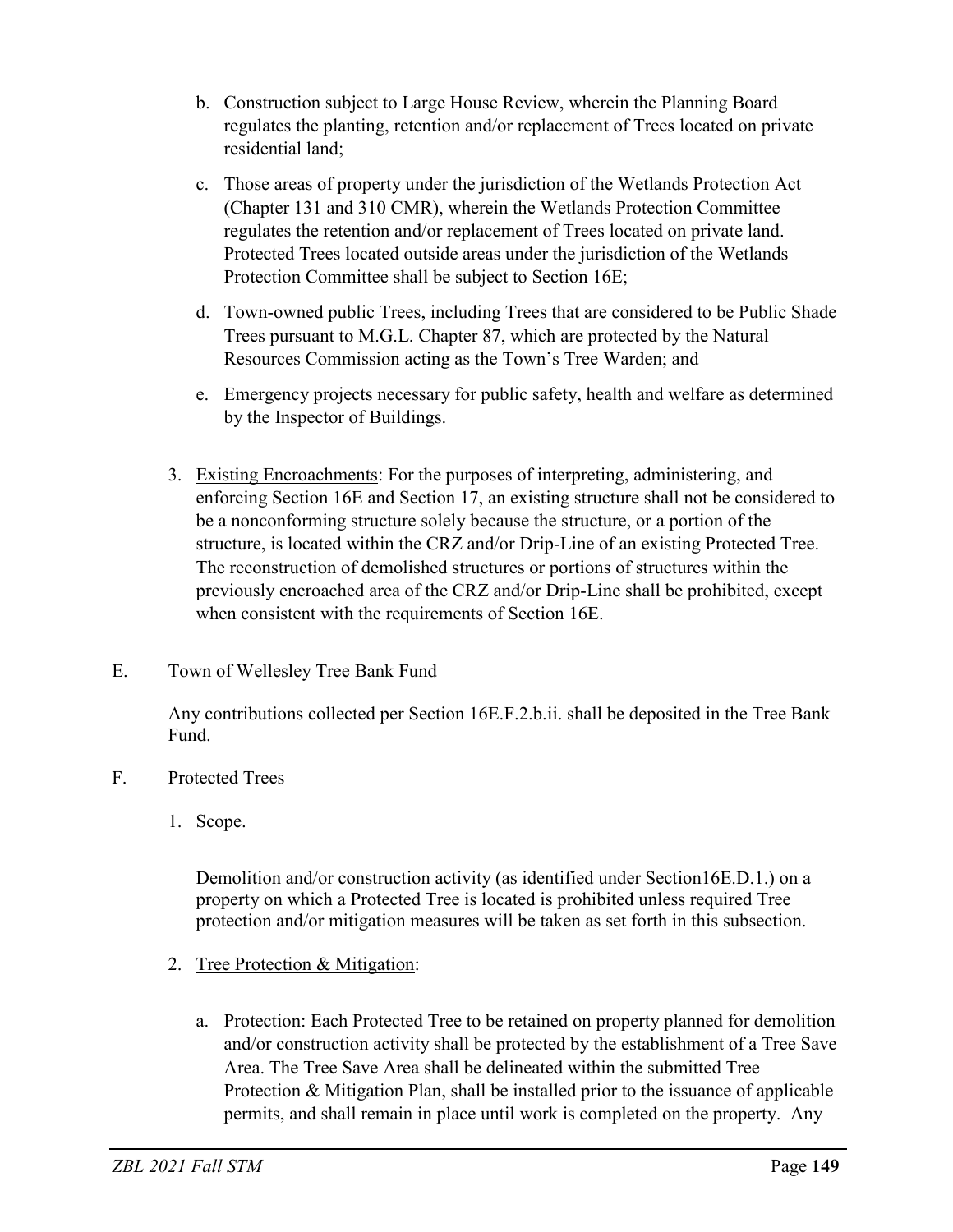fencing to be included in the Tree Save Area shall consist of chain link wire fencing. The applicant shall submit written documentation, prepared, stamped, dated and signed by a Certified Arborist, to the Building Department confirming that the required Tree Save Area identified in the Tree Protection & Mitigation Plan has been installed.

An applicant may choose to encroach within the CRZ and/or Drip-Line of a Protected Tree; however, such proposed action shall require the applicant to submit a maintenance plan for the Tree, to be prepared, stamped, dated and signed by a Certified Arborist as part of the Tree Protection & Mitigation Plan. Under these instances, the Tree Save Area may be reduced to protect only those areas of the CRZ and/or Drip-Line not proposed for encroachment.

- b. Mitigation: The removal of a Protected Tree from a property in connection with one or more of the circumstances set forth in Section 16E.D.1. shall require mitigation by satisfying one of the following provisions (i. *Replanting of Trees* or ii. *Contribution to the Town of Wellesley Tree Bank Fund*). Mitigation measures shall be identified in the submitted Tree Protection and Mitigation Plan. The removal or proposed removal of a Protected Tree(s) that has been mitigated for in conjunction with a previous applicable permit shall not require additional mitigation under subsequent permits unless such mitigation has not been completed or otherwise assured.
	- i. *Replanting of Trees*: For each inch of DBH of Protected Tree(s) which are removed no less than one (1.0) inch of caliper of new Tree(s) shall be replanted in accordance with the following:
		- 1. Each new Tree must have a minimum caliper of three (3) inches;
		- 2. Such replanting, either on the applicant's land or on land abutting the applicant's land with the express written approval of the owner of such abutting land, shall occur prior to Final Inspection, or be otherwise assured at such time to the satisfaction of the Town in a manner consistent with the Rules and Regulations;
		- 3. If the Protected Tree to be removed is an Overstory Tree species, the replacement tree(s) to mitigate the removal shall be an Overstory Tree species; and
		- 4. Invasive Tree species, as determined by the Department of Public Works Park & Tree Division, shall not be replanted to mitigate the removal of a Protected Tree.
	- ii. *Contribution to the Tree Bank Fund*: The Select Board shall establish a Tree Bank Fund contribution schedule, such schedule to be based on the DBH of Protected Tree(s) to be removed, impact on Town infrastructure, and other environmental impacts associated with the removal of the Tree. The schedule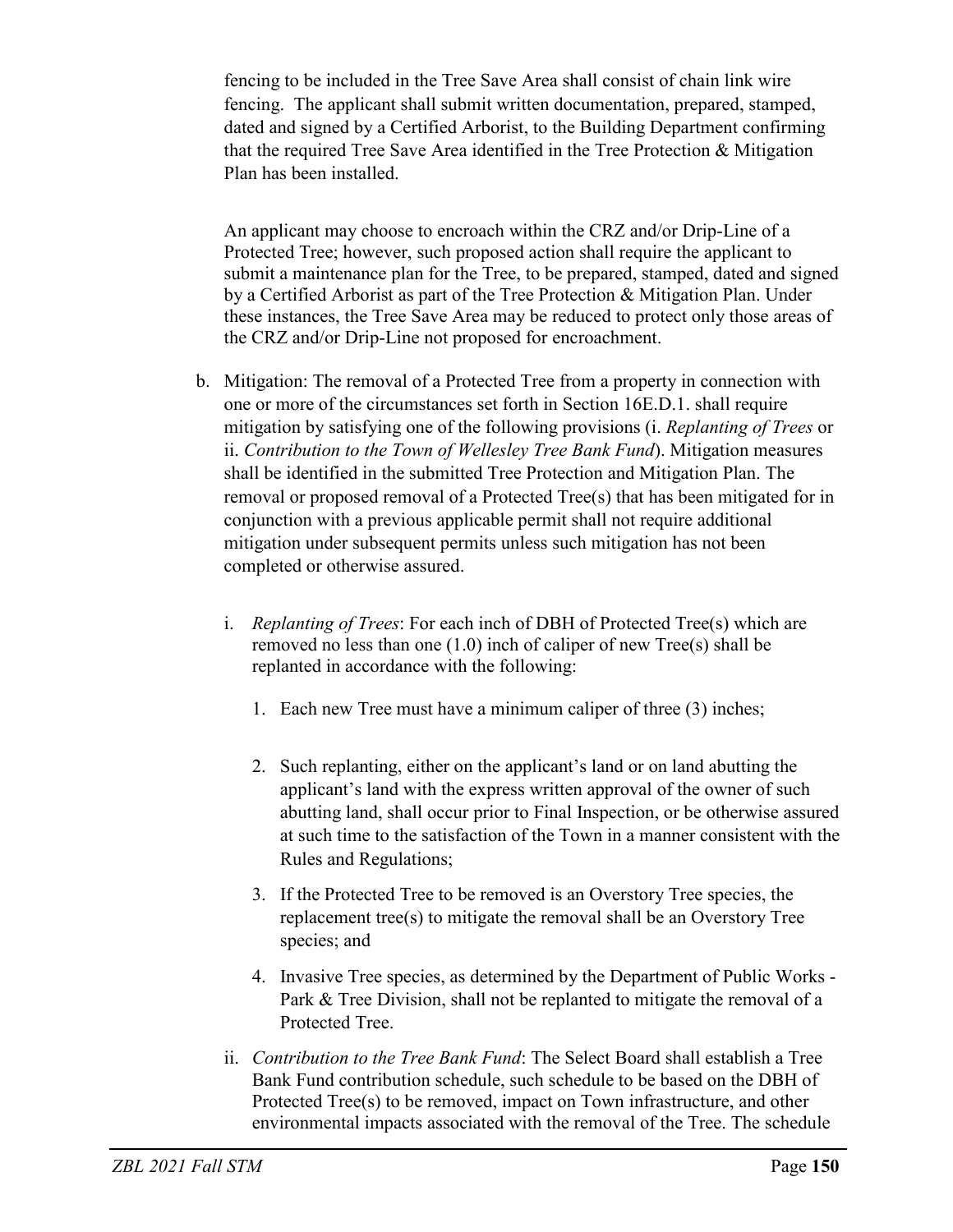may also take into account the aggregate DBH of Protected Trees to be removed. The applicant shall make such contribution to the Tree Bank Fund for the removal of a Protected Tree, not already mitigated for, per Section16E.F.2.b.i.; such contributions shall be deposited to the Tree Bank Fund.

- 3. Plan Review and Permit Issuance:
	- a. Tree Protection & Mitigation Plan Submittal: Prior to the issuance of a permit in connection with one or more of the circumstances set forth in Section16E.D.1. on property on which a Protected Tree is located or was located within twelve (12) months prior to application, the owner of the property shall submit a Tree Protection & Mitigation Plan to the Building Department along with the applicable application.

If a permit requiring the submittal of a Tree Protection  $\&$  Mitigation Plan was issued for a property within twelve (12) months prior to application for one or more of the circumstances set forth in Section 16E.D.1., the submittal of a Tree Protection & Mitigation Plan shall not be required for subsequent permits unless any information required under Section16E.F.3.b. is changed or altered.

- b. Tree Protection & Mitigation Plan Requirements: The submitted Tree Protection & Mitigation Plan shall be a to-scale survey or site plan, along with any accompanying documentation, containing information prepared, stamped, dated and signed by an individual(s) appropriately licensed and authorized by the State of Massachusetts to attest to and certify such information, unless a specific certification is referenced herein. The plan shall include, but not be limited to, the following information:
	- i. Boundaries of the subject property, including all property lines, easements, and right-of-ways of public and private ways;
	- ii. The location of all existing buildings, driveways, retaining walls and other improvements, with an indication of those features to be retained or removed/demolished;
	- iii. The location of all planned buildings, driveways, retaining walls and other improvements;
	- iv. The location, height, DBH, and species of all existing Protected Trees and all Protected Trees that were removed within twelve (12) months prior to application for an applicable demolition or building permit, with an indication of those Protected Trees to be removed and those to be retained, if applicable;
	- v. The CRZ, Drip-Line and location of the Tree Save Area shall be shown for all Protected Trees to be retained;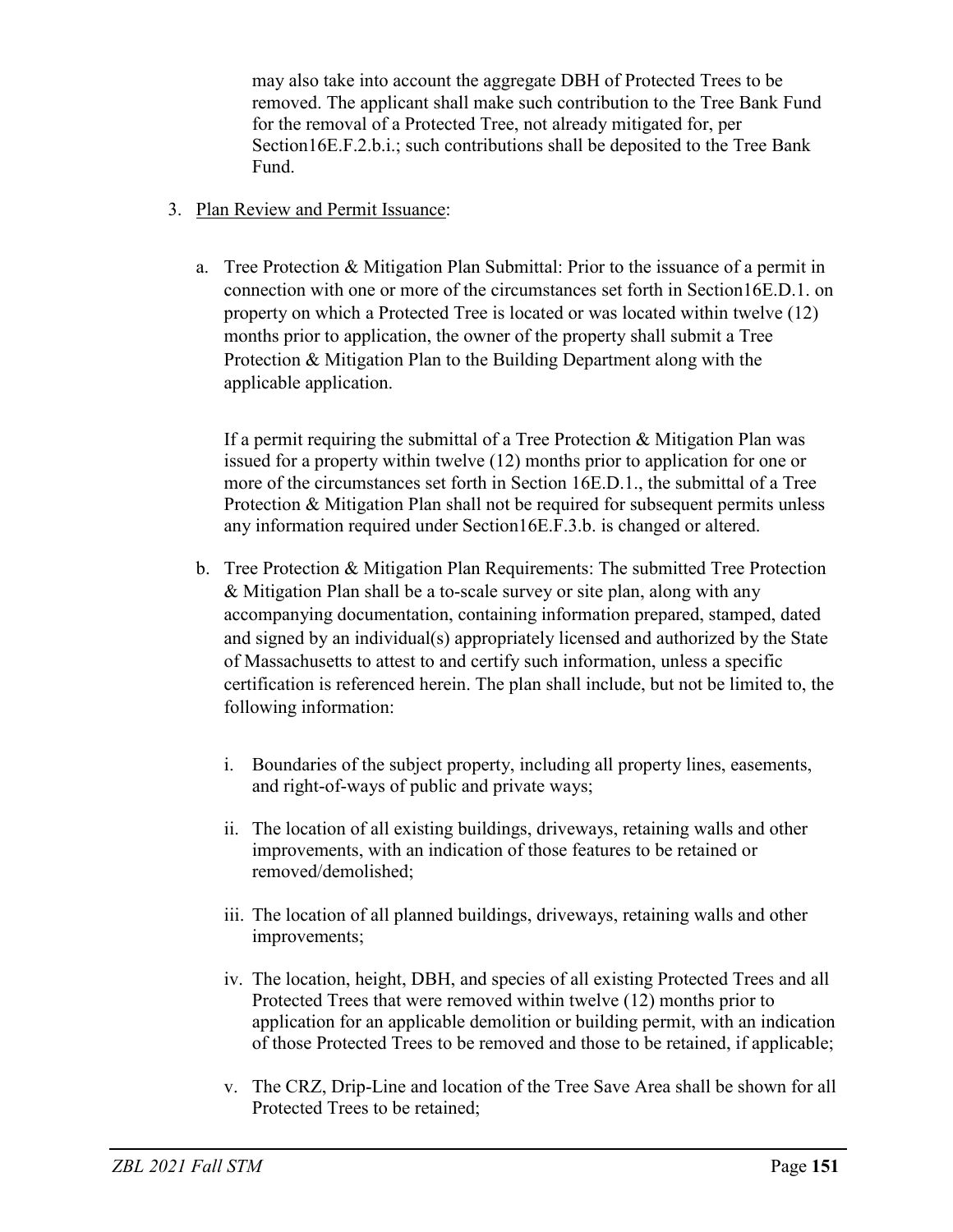- vi. The location, caliper, species, and planting schedule of Trees to be replanted to mitigate the removal of a Protected Tree(s), if applicable;
- vii. A maintenance plan prepared, stamped, dated and signed by a Certified Arborist for all Protected Trees which are proposed to have encroachment within the CRZ and/orDrip-Line, if applicable;
- viii. The amount to be contributed to the Tree Bank Fund to mitigate the removal of a Protected Tree(s), if applicable; and
	- ix. Such other information as is required by the Inspector of Buildings pursuant to applicable regulations.
- c. Building Department Action: If the Tree Protection & Mitigation Plan is consistent with the protection and mitigation requirements contained herein and any established rules, regulations or manuals, and any applicable Tree Bank Fund contribution has been submitted, the Building Department may issue any applicable permit. If the proposal does not meet or satisfy these requirements, the Building Department shall deny all applicable permit applications and so notify the applicant.

## 4. Maintenance of Protected and Replanted Trees:

- a. Protected Trees: Each Protected Tree retained shall be maintained in good health for a period of no less than twenty-four (24) months from the date of Final Inspection, or issuance of a Certificate of Occupancy if applicable. Should such Tree die within this twenty-four (24) month period, the owner of the property shall be required to provide mitigation consistent with the requirements for the removal of a Protected Tree as contained herein within nine (9) months from the death of the original Tree.
- b. Replanted Trees: All new Trees replanted to mitigate the removal of Protected Tree(s) shall be maintained in good health for a period of no less than twentyfour (24) months from the date of planting. Should such Tree die within this twenty-four (24) month period, the owner of the property shall be responsible for replacing the Tree with a Tree equal to or greater than the size of the original replacement Tree at the time of planting; such Tree shall be planted within nine (9) months of the death of the original replacement Tree.

## G. Rules and Regulations

The Planning Board may promulgate or amend Rules and Regulations which pertain to the administration of Section 16E, and shall file a copy of said rules in the office of the Town Clerk. Such rules may prescribe the size, form, contents, style, and number of copies of plans and specifications, the procedure for the submission and approval of such plans, the procedure for determining final compliance with these regulations, and the criteria and procedure regarding the Planning Board's acceptance of sureties (i.e., bonds,